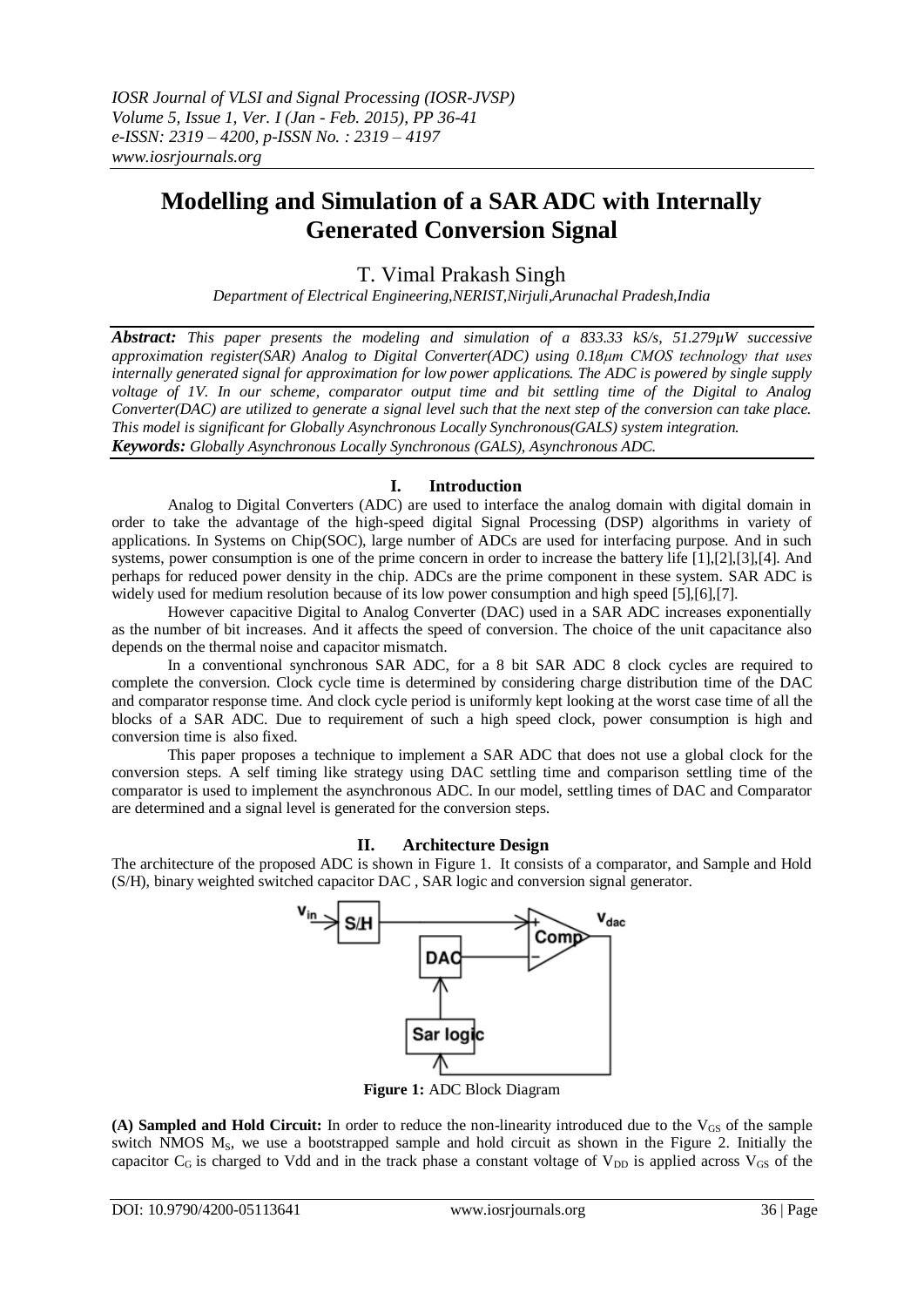sample NMOS  $M_S$ . Charge in C<sub>G</sub> is also replenished in every phase of sample/track and hold with appropriate signals. Sample/track and Hold transient simulation is shown in Figure 3.

**(B) Design of Comparator:** Comparator is a main module in a SAR ADC design. Comparator circuit which is used in our implementation is shown in Figure 4. It should be able to detect the difference of two LSBs and it is also to be noted here that in our architecture sampled input is compared with the DAC output voltage. Therefore the sampled input noise is also considered in our design and implementation. In order to verify the working of the comparator, we applied an input reference voltage of 500mV at one of the comparator input and a square wave input voltage from 499.97mV to 500.03mV was swept at the other input and transient analysis was performed. Transient response was plotted in the Figure 5. In the plot, V<sub>convsig</sub> is the signal to enable comparator and  $V_{\text{outnr}}$  and  $V_{\text{outmr}}$  are the comparator outputs.



**Figure 2:** Sample/Track and Hold Circuit

**(C) Design of DAC:** In our designed DAC, we use a simple binary weighted capacitor array shown in the Figure 4. instead of split capacitor array. The split capacitor array DAC is prone to capacitor mismatch and parasitic capacitance. The unit capacitor should be as small as possible to reduce the power consumption although it is decided by the thermal noise and capacitor mismatch[7]. The conversion starts with closing the MSB switch initially. When the MSB switch is closed and connected to Vref and remaining capacitors are connected to Gnd, the circuit acts like a voltage divider. The voltage at the DAC output is

$$
V_{\text{dec}} = \frac{V_{\text{ref}} * C(n-1)}{\sum_{i=0}^{6} C(n-2-i)}
$$
 + C(0). The DAC output  
\n
$$
V_{\text{deigmin}}
$$
  
\n
$$
V_{\text{deigmin}}
$$
  
\n
$$
V_{\text{deigmin}}
$$
  
\n
$$
V_{\text{deigmin}}
$$
  
\n
$$
V_{\text{deigmin}}
$$
  
\n
$$
V_{\text{deigmin}}
$$
  
\n
$$
V_{\text{deigmin}}
$$
  
\n
$$
V_{\text{deigmin}}
$$
  
\n
$$
V_{\text{deigmin}}
$$
  
\n
$$
V_{\text{deigmin}}
$$
  
\n
$$
V_{\text{deigmin}}
$$
  
\n
$$
V_{\text{deigmin}}
$$
  
\n
$$
V_{\text{deigmin}}
$$
  
\n
$$
V_{\text{deigmin}}
$$
  
\n
$$
V_{\text{deigmin}}
$$
  
\n
$$
V_{\text{deigmin}}
$$
  
\n
$$
V_{\text{deigmin}}
$$
  
\n
$$
V_{\text{deigmin}}
$$
  
\n
$$
V_{\text{deigmin}}
$$
  
\n
$$
V_{\text{deigmin}}
$$
  
\n
$$
V_{\text{deigmin}}
$$
  
\n
$$
V_{\text{deigmin}}
$$
  
\n
$$
V_{\text{deigmin}}
$$
  
\n
$$
V_{\text{deigmin}}
$$
  
\n
$$
V_{\text{deigmin}}
$$
  
\n
$$
V_{\text{deigmin}}
$$
  
\n
$$
V_{\text{deigmin}}
$$
  
\n
$$
V_{\text{deigmin}}
$$
  
\n
$$
V_{\text{deigmin}}
$$
  
\n
$$
V_{\text{deigmin}}
$$
  
\n
$$
V_{\text{deigmin}}
$$
  
\n
$$
V_{\text{deigmin}}
$$
  
\n
$$
V_{\text{deigmin}}
$$
  
\n
$$
V_{\text{deigmin}}
$$
  
\n
$$
V_{\text{deigmin}}
$$
  
\n

voltage is compared with the sampled voltage. If the DAC output is less than the sampled input voltage, MSB is set to 1 otherwise the MSB is set to 0. This process of conversion is carried out till LSB bit is determined.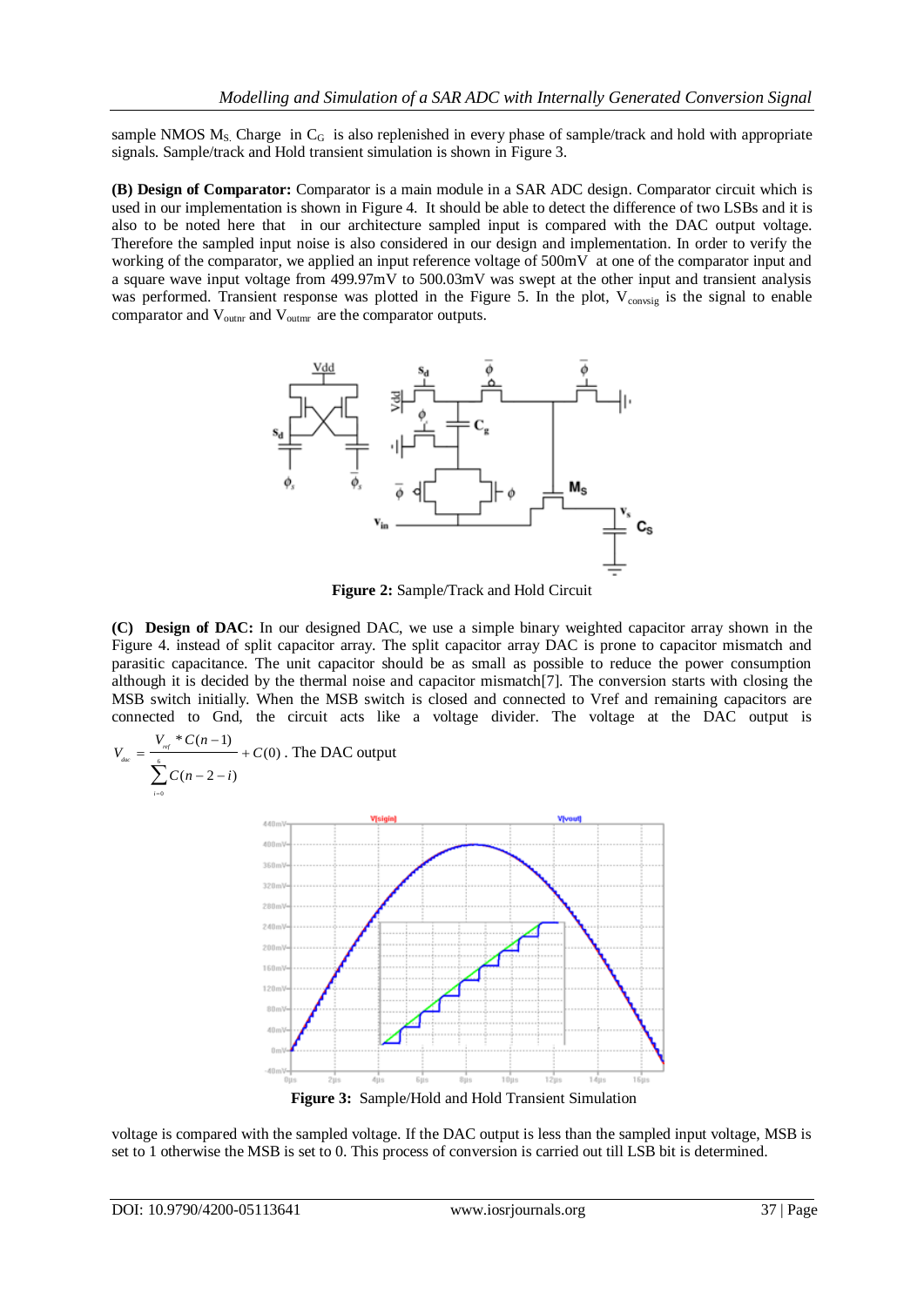

**Figure 6:** DAC Circuit

Fig. 7 shows simulation results of few comparisons. From bottom to the top, analog input, DAC output voltage which is one of the comparator input, internally generated conversion step signal, comparator output and start of conversion are plotted.

**(D) Design of SAR Controller:** In a synchronous 8-bit SAR ADC, 8 clock cycles are required for the whole conversion cycle. Clock cycle period is designed considering charge redistribution time, settling time of the DAC and comparator response time. As such clock cycle period is kept uniform considering the worst time of all the three blocks of a SAR ADC.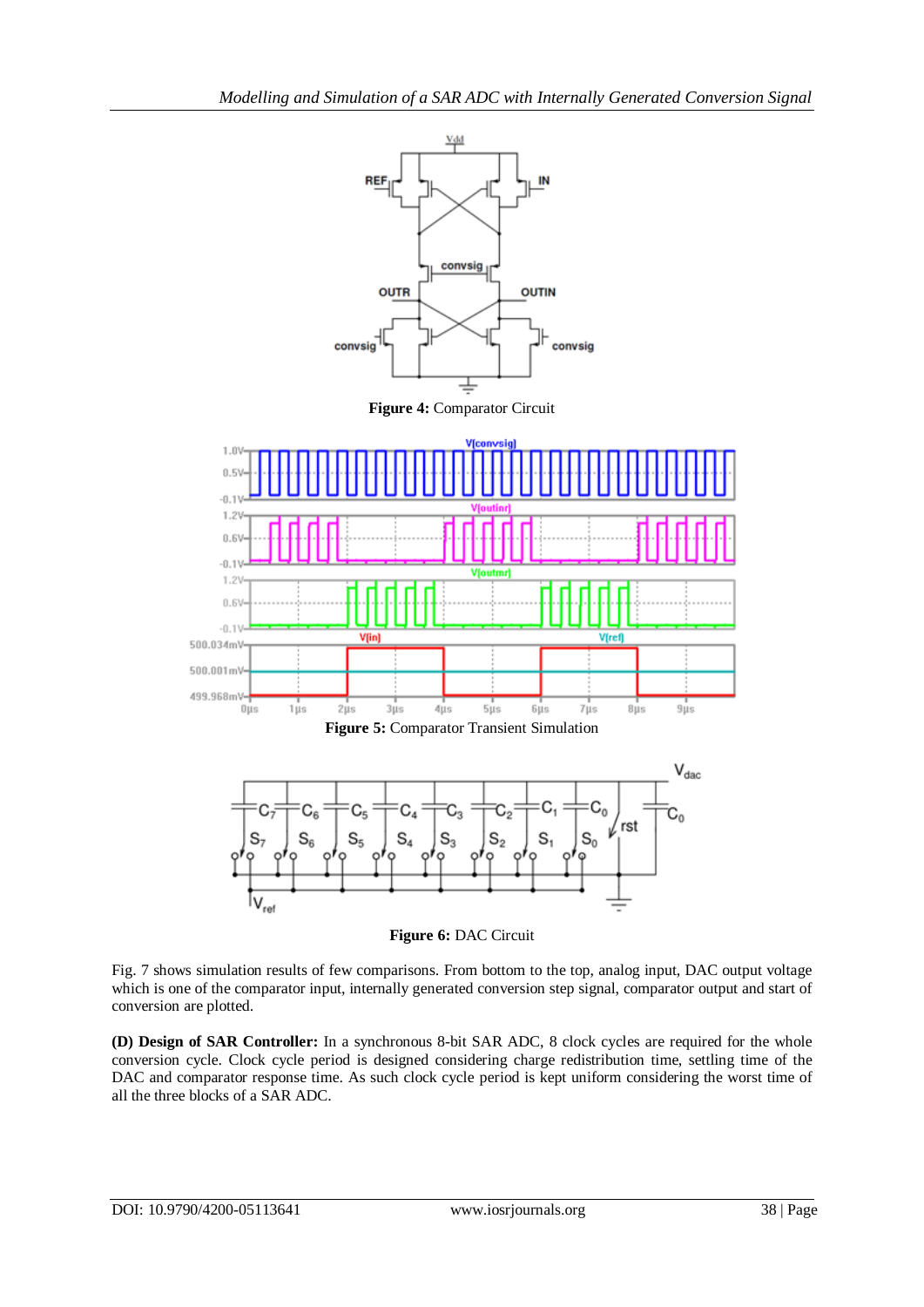

In our designed self timed like SAR ADC, control signal for Successive Approximation is generated internally without global synchronization by considering the variation in the comparator settling time and comparator response time. In a binary weighted capacitor array DAC, settling time for MSB capacitor is longer than that of LSB capacitor. Therefore in order to take advantage of these variation in the settling time of each bit , we propose a completion detection scheme and it is shown in Figure 8. Similarly settling time of the comparator also depends on the comparator input voltage. Comparator settling time completion detection scheme is shown in Figure 9. The process of successive approximation is started with by determining the DAC completion time and comparator completion time. After determining the completion time of both the comparator and DAC, a signal is generated to start the binary approximation. Control signal generation scheme for our proposed SAR ADC implementation is shown in Figure 10 and control signal generation is plotted in Figure 11. In the plot, clkgb is the control signal and  $V_{aa}$  is DAC completion signal and  $V_{bb}$  is the comparator completion signal.



**Figure. 8:** DAC completion detection scheme



**Figure 9.** Comparator completion detection scheme



**Figure 10:** SAR Controller signal generation scheme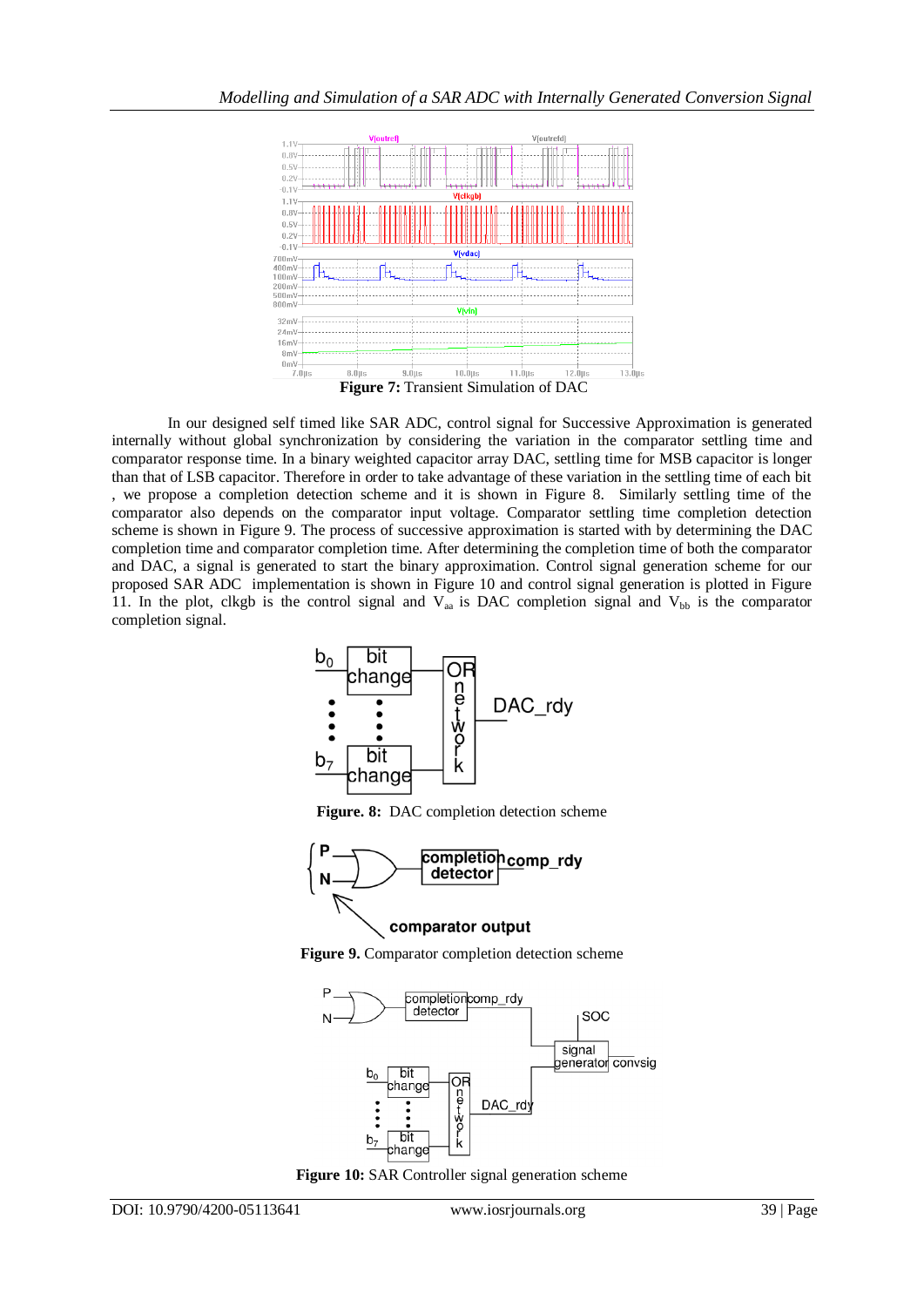

**Figure 11:** SAR Controller signal generation

#### **III. Simulation Result**

Transient simulation of the designed SAR ASC was done with LTSPICE using 180nm CMOS process library and is plotted in the Fig. 12. We apply an input ramp signal having a slope of 0.00125 V/ $\mu$ s and simulation was run for a period of 400μs to cover all the codes.



**Figure 12:** Transient Simulation of ADC

Table 1 summarizes the performance comparison of the proposed work with state of the art ADC available in the literature. Power consumption of the proposed ADC with V<sub>DD</sub> was simulated and the result is plotted in the Figure 13. The proposed self timed like SAS ADC was able to give correct code at  $V_{DD}$  of 0.8V also.

### **IV. Conclusion**

A successive approximation SAR ADC using self timed like strategy without requiring a global clock is modeled and simulated using 180nm standard CMOS Process. Conversion signal was generated internally after completion of the comparator activity and DAC activity. Our self timed like SAR ADC consumes  $51.279\mu$ W at 833.33 kS/s and  $V_{DD}$  of 1 V. Our self - timed like SAR ADC is suitable for low power



applications and asynchronous SOC implémentations **Figure 13.** Power with  $V_{dd}$ 

| <b>Table 1:</b> Performance comparison |           |          |                          |          |             |  |  |  |
|----------------------------------------|-----------|----------|--------------------------|----------|-------------|--|--|--|
|                                        | This work | $[3]$    | $[7]$                    | $[4]$    | $[1]$       |  |  |  |
| $Technology(\mu m)$                    | 0.18      | 0.18     | 0.13                     | 0.065    | 0.13        |  |  |  |
| Resolution                             | 8         | 4        | $\overline{\phantom{0}}$ | 10       | 8           |  |  |  |
| <b>Global Clock</b>                    | no        | yes      | yes                      | no       | no          |  |  |  |
| Supply voltage                         | 1V        | 1V       | 1 <sup>V</sup>           | 1V       | 1 V         |  |  |  |
| Sampling rate                          | 833(kS/s) | 25(kS/s) | л                        | 25(kS/s) | 10.24(MS/s) |  |  |  |

**Table 1:** Performance comparison